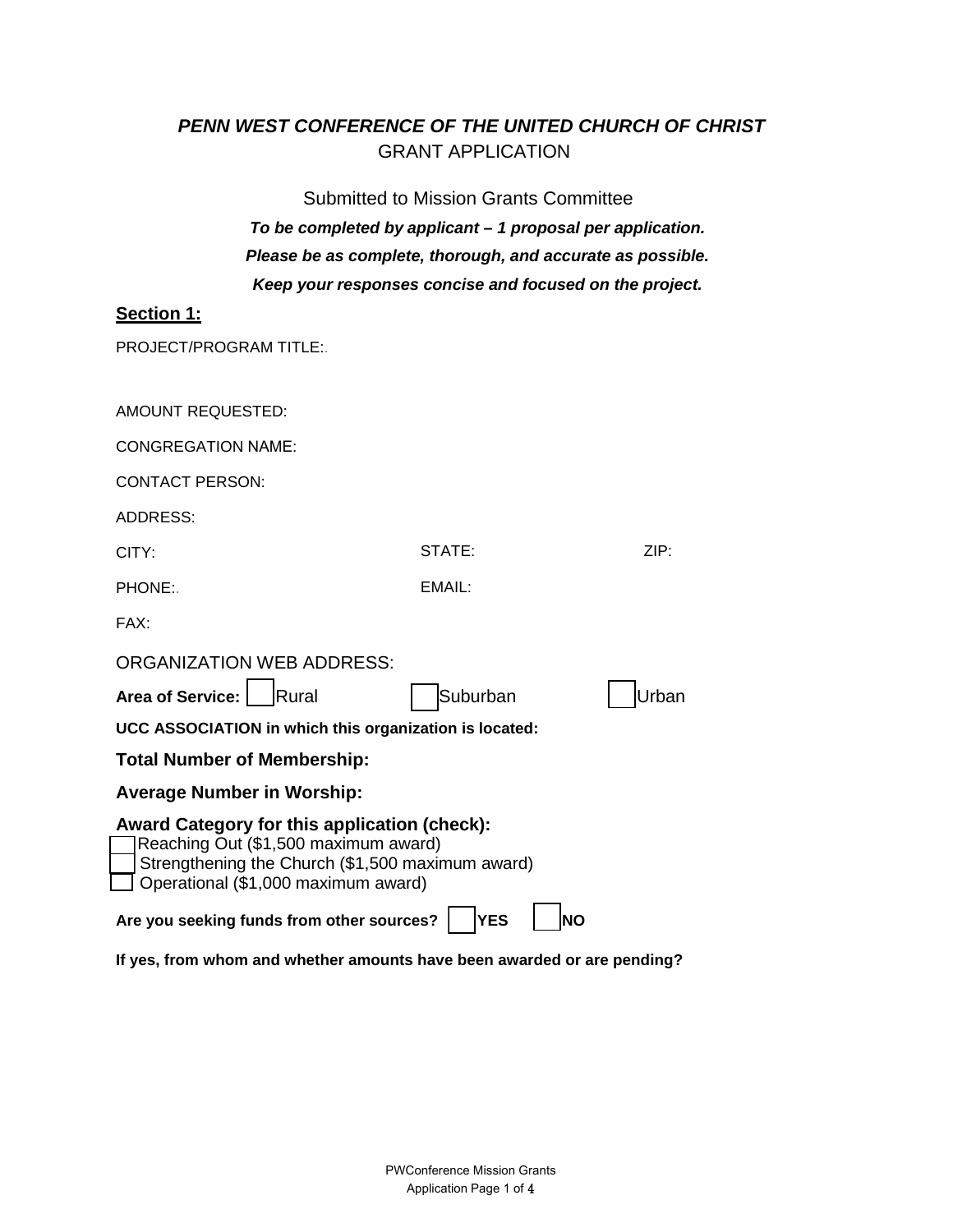**If any part of your project remains unfunded after considering this application, please share how balance of project/program will be funded?** 

**SUMMARY OF THE PROJECT TO BE FUNDED:**

**PLEASE STATE CONCISELY YOUR RESPONSE TO THE FOLLOWING:**

• **HOW THESE FUNDS, IF AWARDED, BUILD THE BODY OF CHRIST ON BEHALF OF THE PENN WEST CONFERENCE AND THE UNITED CHURCH OF CHRIST?**

• **WHAT ARE THE PRIMARY GOALS AND OBJECTIVES OF THIS PROPOSAL?**

• **IDENTIFY THE TARGET POPULATION THAT WILL BENEFIT OR PARTICIPATE IN THIS PROJECT AND THE APPROXIMATE NUMBER OF PEOPLE WHO WILL BE REACHED.**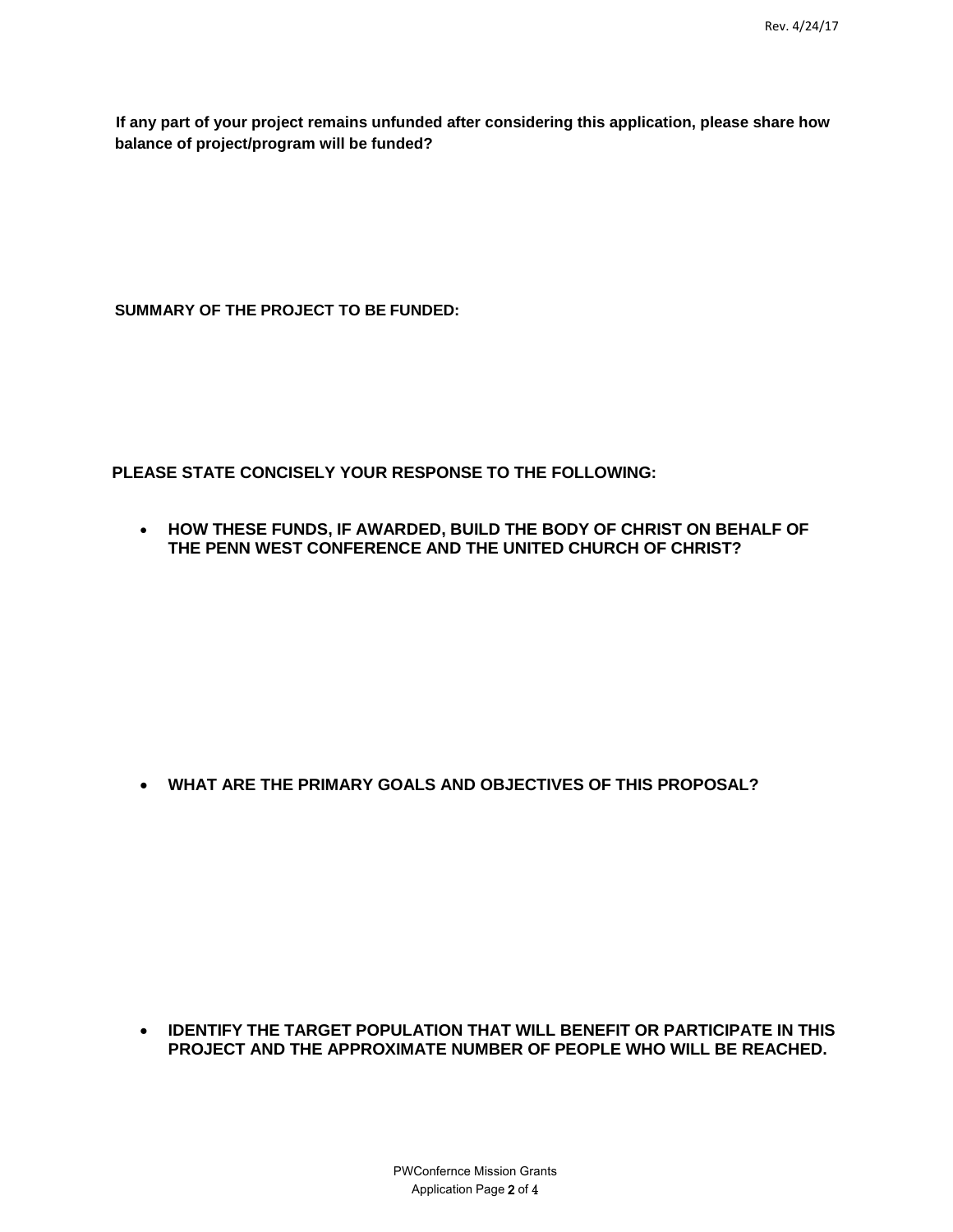• **DESCRIBE WHETHER THE IMPACT WILL BE FELT IN YOUR CONGREGATION, COMMUNITY OR REGION.**

• **SHARE THE TIMELINE FOR YOUR PROPOSAL.**

**PROJECT/PROGRAM BUDGET: Please complete the attached budget indicating all project/program costs and funding sources.** 

## **Check the Cover Letter for due date**

Penn West Conference of the United Church of Christ

#### **Attn.: Mission Grants Committee**

312 S. Maple Ave., Suite PWC Greensburg, PA 15601 Fax: 724-834-0324 Email: [office@pennwest.org](mailto:office@pennwest.org) Phone: 724-834-0344

> PWConfernce Mission Grants Application Page 3 of 4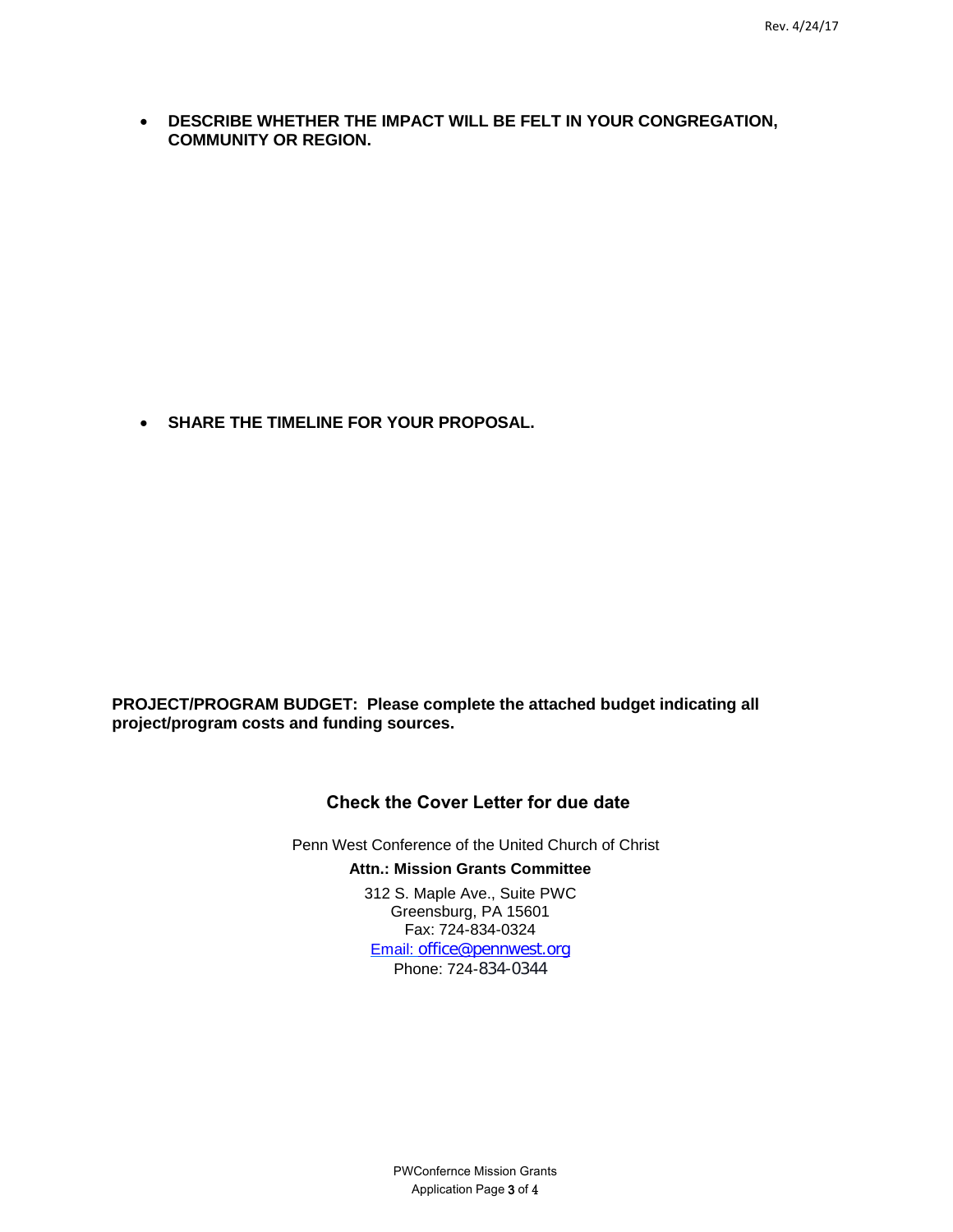# **The following questions will help us to understand your congregation's view of covenant. The answers are required but will not be used to determine the outcome of your grant request.**

## *1.* **Do members of your church participate in meetings of the Association or Conference (and/or boards committees, or teams of the Association or Conference) or of Ministry Partners of the Conference?**

In addition to the Annual Gathering & Meeting of the Penn West Conference and the Conference Board of Directors, the Conference currently has the following committees and teams: Annual Gathering & Meeting Planning Team, Associate for *Youth Ministry Team, Association Presidents, Caring for Churches Caring for Clergy Team, Conference Committee on Ministry, Endowment Committee, Faith Formation Team, Financial Stewards, Global Missions Team, Justice and Witness Team, Legacy Team, Mission Grants Committee, Nominating Committee, Open and Affirming Team, Penn West Academy for Ministry, Personnel Committee, Transformation and Renewal Team, and Weber Memorial Committee. Also, the Conference has the following Ministry Partners that regularly report at our Annual Gathering & Meeting: Breezewood Trucker/ Traveler Ministry, Christian Associates of Southwest Pennsylvania, Hoffman Homes for Youth, Homewood at Martinsburg, Lancaster Theological Seminary, Living Waters Camp and Conference Center, Pennsylvania Council of Churches, and St. Paul's Continuing Care Community. For more information, visi[t www.pennwest.org.](http://www.pennwest.org/)* 



 $Yes$   $|$   $|$   $No$   $|$   $|$  *If* no, how might your congregation be encouraged to participate?

## *2.* **Does your church support the wider church through donations to Our Church's Wider Mission and the other 5 for 5 offerings?**

(The 5 for 5 offerings include Basic Support of Our Church's Wider Mission, One Great Hour of Sharing, Strengthen the *Church, Neighbors in Need, and the Christmas Fund. For more information, visit [www.ucc.org.](http://www.ucc.org/))*

 $Y_{\text{eS}}$   $\Box$   $\Box$   $\Box$   $\Box$   $\Box$   $\Box$  If no, how might your congregation be encouraged to participate?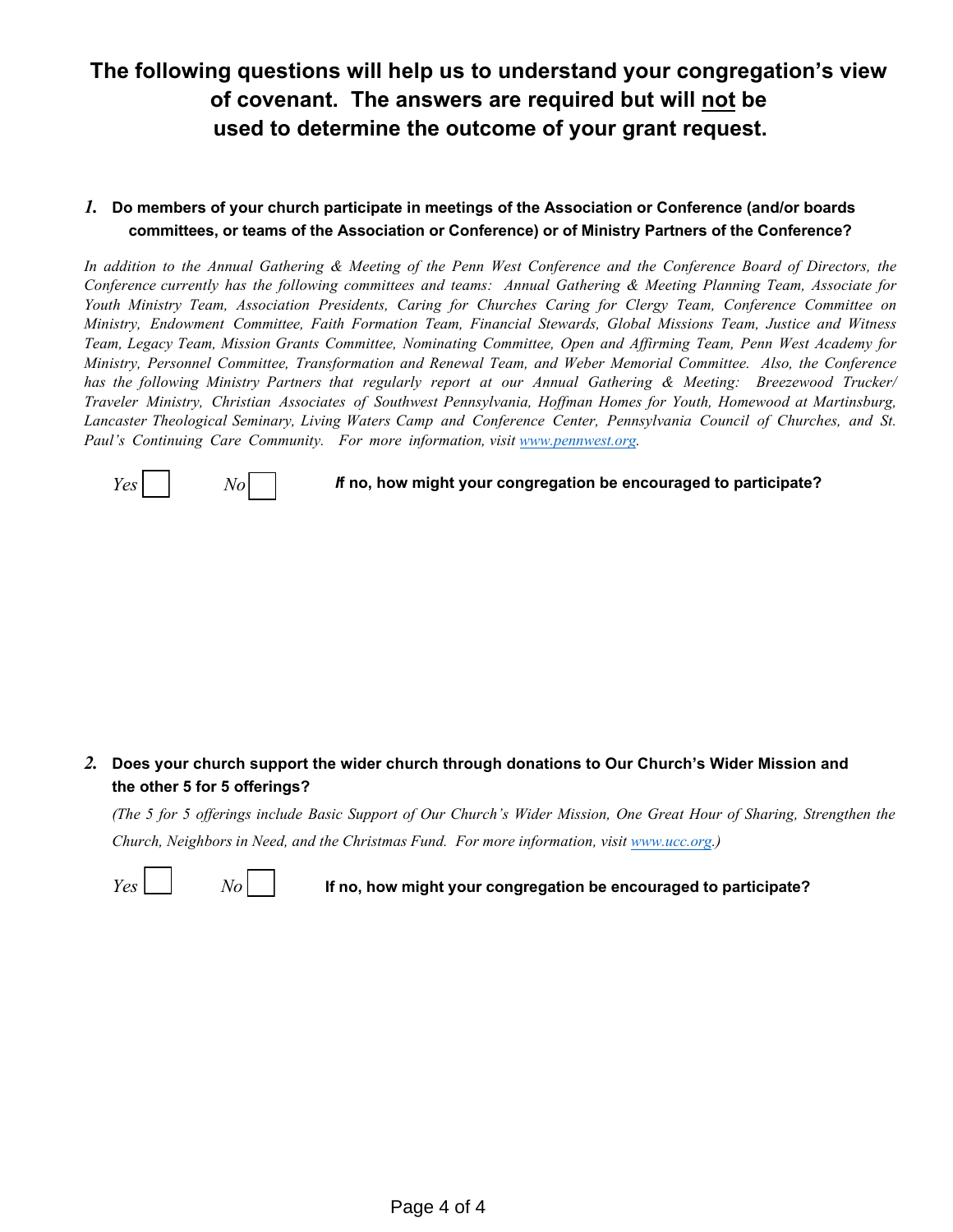#### **Church Information**

In the United Church of Christ profile, there is a section that allows people to get a better understanding of local churches. We thought it might be helpful to include this section in our Mission Grants application in order to get to know our churches better and to possibly inspire some Mission Grant ideas for our churches. Please note that how you respond to this section will not in any way determine whether or not your church receives grants.

Many local churches love to tell the story of what they are doing in the community to transform lives. Some have identified certain aspects of their witness into the wider community using language shared with other UCC congregations. (Find more information as desired at ucc.org.) Check any statements below that apply to your UCC faith community.

## Accessible to All (A2A)

A2A is the terminology used within the United Church to refer to congregations that have completed the Accessible to All process and thereby made the commitment to be physically and attitudinally welcoming of people with disabilities. The A2A process has for many years been defined by the A2A resource "Any Body, Everybody, Christ's Body"; the "process" is completed by completing the check list in the back of the A2A resource and sending this checklist to UCC Disabilities Ministries [\(A2A | United Church of Christ Disabilities](http://uccdm.org/a2a/)  [Ministries \(uccdm.org\)\)](http://uccdm.org/a2a/).

#### Creation Justice

As one of the UCC's eight **[Just World Covenant programs](https://www.ucc.org/just_world_covenants/)**, Creation Justice Churches guides congregations in discerning how they can best embody a commitment to care for God's creation. There are five steps which churches may take to become Creation Justice churches which may be found here: [How It Works: Becoming a Creation Justice Church in Five Steps -](https://www.ucc.org/what-we-do/justice-local-church-ministries/justice/faithful-action-ministries/environmental-justice/creation-justice-churches/how_it_works_becoming_a_creation_justice_church/) [United Church of Christ \(ucc.org\).](https://www.ucc.org/what-we-do/justice-local-church-ministries/justice/faithful-action-ministries/environmental-justice/creation-justice-churches/how_it_works_becoming_a_creation_justice_church/)

#### Economic Justice

In 2009, General Synod XXVII approved a resolution that established the Economic Justice Covenant Program. The resolution encouraged all congregations and other settings of the UCC to become Economic Justice Churches (or Economic Justice Seminaries, Associations, Conferences, etc): to study economic injustices, pray and discern God's will for their economic justice ministry, draft and adopt an Economic Justice Covenant, and engage in actions to promote economic justice. This curriculum is designed primarily for a local church but is easily adaptable for the needs of other settings. It may be found here: [Economic Justice](https://www.ucc.org/what-we-do/justice-local-church-ministries/justice/washington-dc-office/washington-dc/justice_ejcp_ef/)  Covenant Program - [United Church of Christ \(ucc.org\).](https://www.ucc.org/what-we-do/justice-local-church-ministries/justice/washington-dc-office/washington-dc/justice_ejcp_ef/)

### Faithful and Welcoming

The primary purpose of Faithful and Welcoming Churches (FWC) is to promote Christcentered unity, which we understand to be the founding vision of the United Church of Christ. In that spirit, we encourage churches, pastors, and laity who consider themselves ECOT (evangelical, conservative, orthodox, or traditional) to remain in active covenant in the United Church of Christ. More information may be found here: [Faithful and Welcoming Churches –](http://www.faithfulandwelcoming.org/) [ECOT's of the United Church of Christ.](http://www.faithfulandwelcoming.org/)

#### \_\_ God Is Still Speaking (GISS)

If you think God's not finished with you yet, guess what? God's not even finished with God yet. God isn't finished with you, or finished with the church or our world, or even letting us